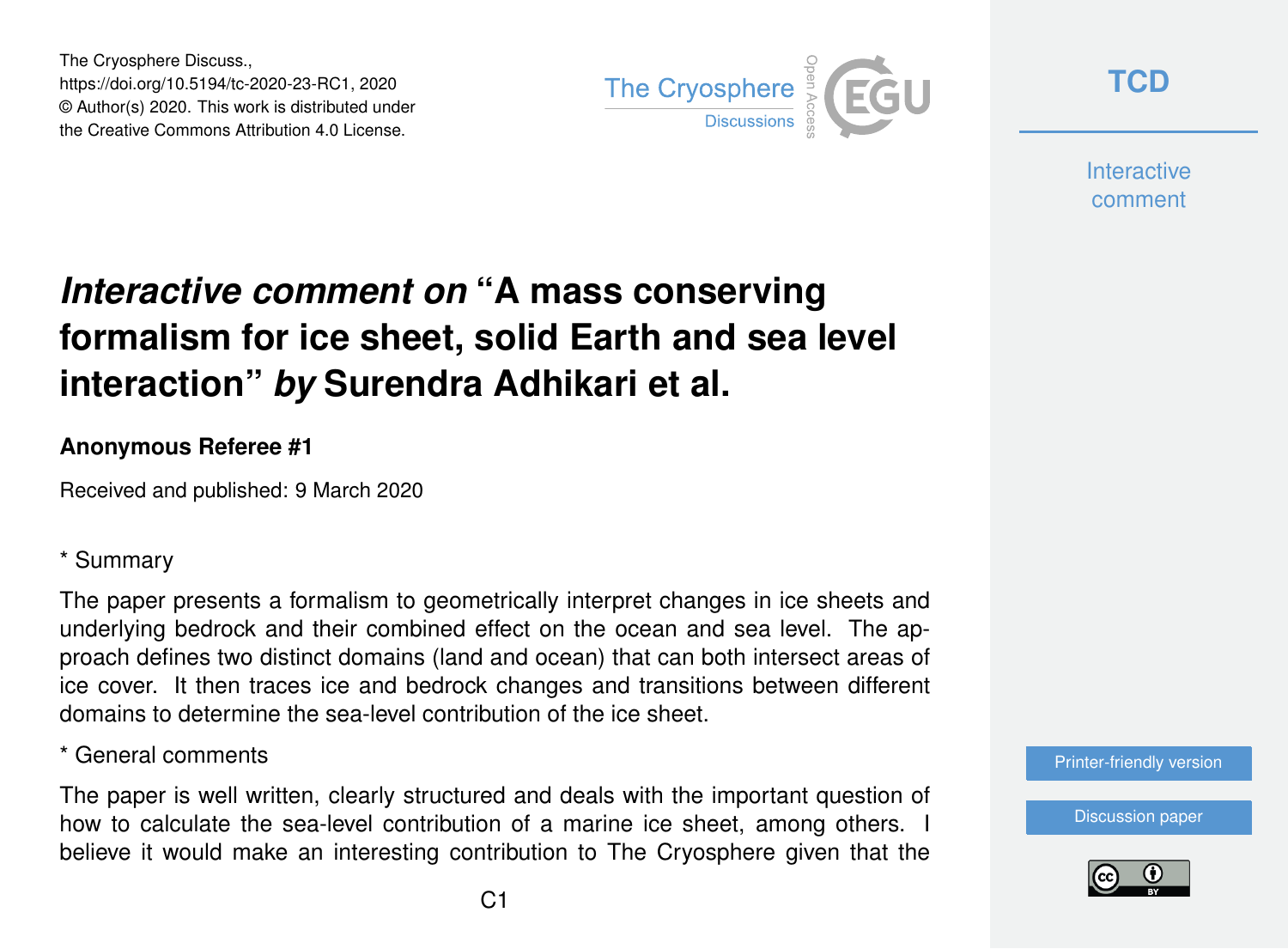points raised below are addressed adequately.

One of the main conclusions of this paper reads very similar to the one in Goelzer et al. (2020), both papers proposing an alternative to conventionally calculating the sea-level contribution of marine ice sheets based on volume above flotation. it seems important to clarify what the similarities and differences are. The results presented by Goelzer et al. (2020) imply that ice and bedrock changes have to be considered together at least in any place where ice could ground over the course of the experiment. This is the direct consequence of the claim that the sea-level contribution calculated from one point in time to another should be independent of what happens in between. Since the example that is put forward (see their Fig 2a and related text) matches with regime 3 here, there seems to be a direct disagreement between the two approaches: bedrock changes are taken into account in their case, but not here. This may point to a flaw in the approach that should be clarified and discussed. If bedrock changes are not considered as part of the ice sheet change in regime 3, what other component is taking it into account (if any) and how does the domain separation between those components work? If both approaches are not compatible, why and under what circumstances do they differ? What would needs to be changed to make the two approaches compatible? Are the two approaches addressing a different modelling framework, which explains the differences?

While the first few words in the abstract seems to say that this paper is about representing ice sheets in models, the mention of geodesy later may suggest that observations of ice sheets are equally addressed. If the aim is indeed modelling, I think this should be made clear and a clearer distinction be made from observations. If both should be addressed at the same time, I suggest to make sure that the presented formulations make sense in both realms.

While I appreciate the formal description of the case, I miss better guidance of the reader through what is a difficult problem to understand and visualise. Recurrent redefinitions of variables (see example S(w,t) below) should be avoided, individual terms

# **[TCD](https://www.the-cryosphere-discuss.net/)**

**Interactive** comment

[Printer-friendly version](https://www.the-cryosphere-discuss.net/tc-2020-23/tc-2020-23-RC1-print.pdf)

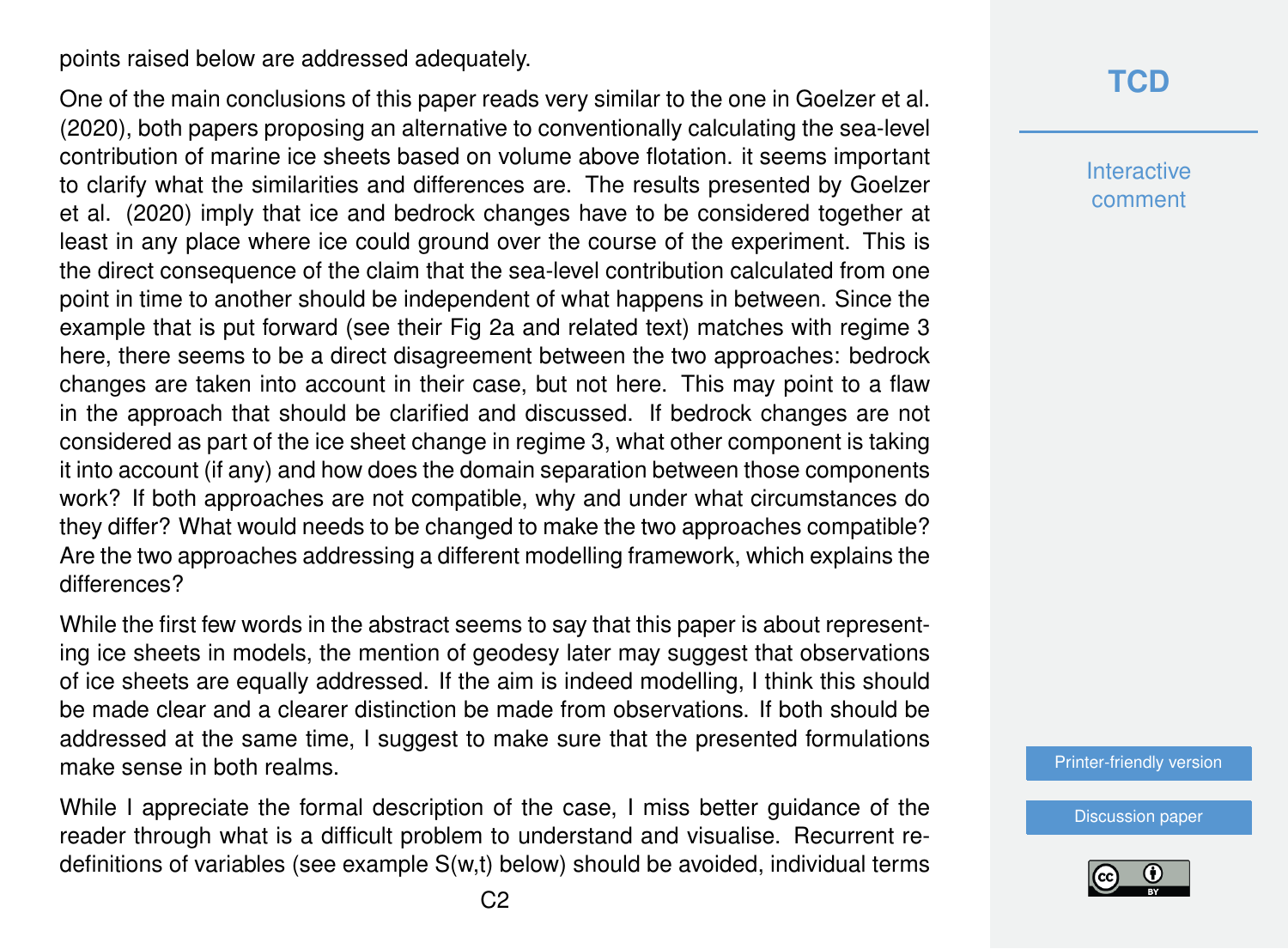in the equations should be better explained and examples should be given where possible. This particularly applies to cases where the formalism uses familiar concepts and applies them to something else (e.g. floatation condition for ice applied to define the ice free coastline).

For understanding and reproducing the results it would be useful to provide access to the data and tools used to produce the results and plots in Figure 3. Please consider making the geometry and scripts available.

#### \*Specific comments

P1.l1 Not all ESMs include ice sheet components. Reformulate.

P1.l2 The connection between ESMs and geodesy is not clear to me. E.g. observation don't exist for ESM paleo simulation where the formalism should also hold.

P1.l5 "grounded and floating masks" suggests a modelling perspective, but "as viewed from space" relates to an observational dataset. What is the perspective of this paper?

P1.l5 "Here we present ...". The subject in this sentence is not clear. Reformulate.

P1.L13-15 This is clearly true for simulations of the Antarctic ice sheet, but not really for the Greenland ice sheet, which is dominated by surface mass balance changes. Similar cases may also exist during other climates with ice sheets that were mainly land based. Suggest to reformulate.

P2.l2 "Defining geometry". Do you mean "Defining the bedrock"? How could the geometry be defined upfront for an intercomparison when the models are supposed to produce an evolving geometry?

P2.l5 What do you mean with "basic configuration setup" and "Similar setups"? Could you describe this in more detail?

P2.l12 Why are "floating ice shelves" and "retrograde bedrock slopes" complex features? They occur in the very simple flowline model setups you may be referring to **Interactive** comment

[Printer-friendly version](https://www.the-cryosphere-discuss.net/tc-2020-23/tc-2020-23-RC1-print.pdf)

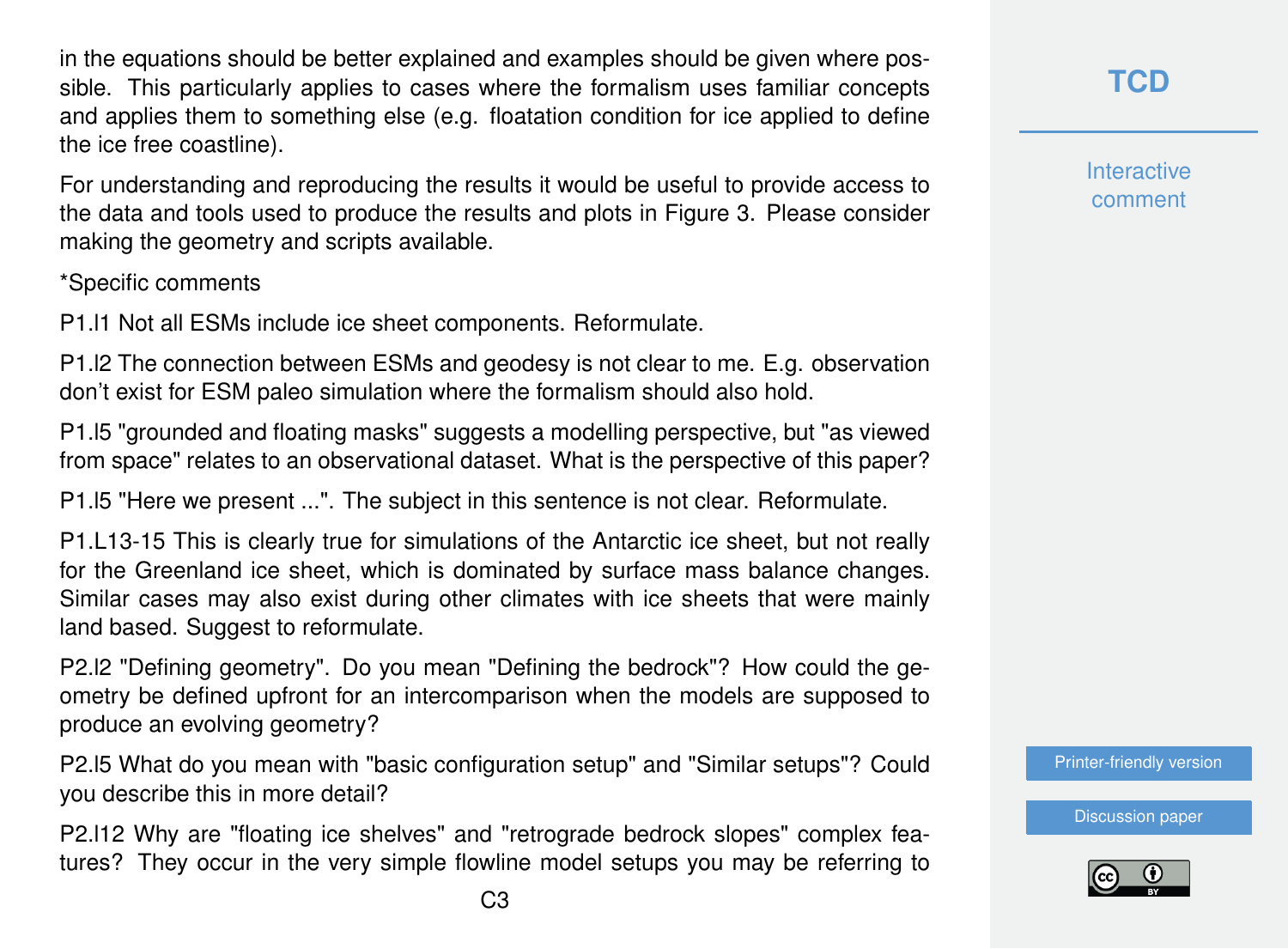above. Clarify.

P2.l13 What is the "traditional theory for ice-bedrock-ocean interface changes"? Clarification needed.

p2.l23 "setup" -> maybe "interpretation"?

p2.l24 What is the difference between "glaciers" and "ice sheets" in your description?Clarify if the two terms are interchangeable or distinct. If the latter, what sets them apart in your formalism?

p2.l24 I found the upfront separation between land and ocean confusing for your context, because it is not intuitive where that separation is to be made for a marine-based ice sheets. The definition what is to be considered land and ocean comes too late. I suggest to make that clearer much earlier.

P2.l25 Same for S(w,t), defined here first as the sea-surface elevation. How should we think of S for an ice shelf? Why not start with defining S as the geoid as you do later.

P2.l26 I admit, I had to look up what the ITRF is. For other readers not familiar with it, you may want to add a sentence or two to say what the ITRF provides. In practice, if I use Bedmachine data, is it registered on the ITRF or are you suggesting this is something the user would have to take care of herself?

P2.131 So far  $S(w,t)$  is defined as sea-level. As such, any case  $B > S$  is not well defined. The interpretation of S as the geoid must come earlier for this to make sense.

P2.l32 You say here that S(w,t) includes high-frequency noise and variability, but on the next page you want S(w.t) to refer only to the quasi-static component of the sea-surface. Why not introduce S directly as the quasi-static component of the geoid, rather than going through three redefinitions along the way (sea surface -> quasi-static sea-surface -> sea-level -> geoid).

P3.l1 Remove "changing" before interactions?

**Interactive** comment

[Printer-friendly version](https://www.the-cryosphere-discuss.net/tc-2020-23/tc-2020-23-RC1-print.pdf)

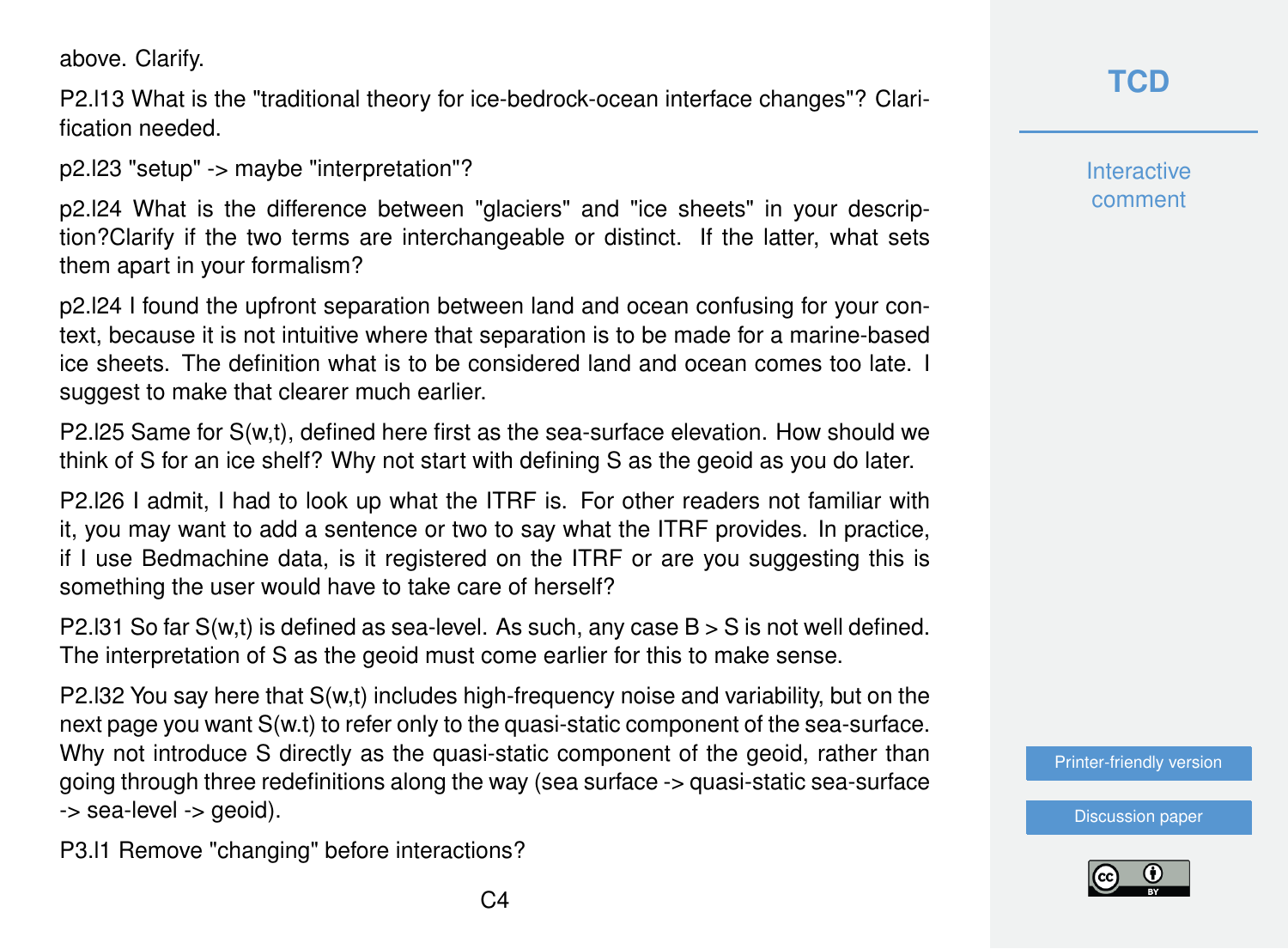p3.l7 What is the "interior of marine ice sheets"? Clarify

P3.l9 Say and explain what F(w,t) means. Traditionally it determines if the ice is floating. But you seem to extend it to locations with  $H = 0$ ? Maybe it would be worth it to mention that.

p3.l13 Please define what "open ocean" means and what "contact with the open ocean" means. This definition comes too late in the manuscript. Does w have to be part of O? Maybe we need the definition of O already before this part not on page 4?

p3.l14 A more obvious definition of a generalised coastline for me, that also exists in presence of a marine-based ice sheet would be the point where the bedrock and the geoid intersect (1|2 in Fig2). That doesn't help for your formalism, but it goes to show that it is not immediately obvious to think the coastline at he grounding line. Better guidance needed.

P3.l8-15 I found this paragraph difficult to follow. You start with reference to Fig. 2a, where our focus is on the left hand side and with  $F(w,t)$  which suggests it is about ice. But then you describe  $R(w,t)$  and the coastline, which are difficult to visualise in a place with an ice shelf. It may help to guide the reader by being explicit about the two 'generalisations' that take place here: floatation criterion (for ice) –> definition of the coastline (everywhere). grounding line (for ice) –> coast line (everywhere).

P4. I I don't see why there could not be a grid point in a model with  $B=S$  and  $H>0$ . A glacier terminating on land or on a sill exactly at sea-level? Please clarify.

P4.l6 The fact that neither O nor L are defined at the grounding line seems problematic. How can your formalism be mass conserving when grounding line grid points in an ice sheet model are not part of these masks? How do you track the grid cells that fulfil this condition, do they form a separate category? Why would it not matter to consider them?

P4.l9 Remove "deep" and "well". I suppose the condition could also be true for shallow

**[TCD](https://www.the-cryosphere-discuss.net/)**

**Interactive** comment

[Printer-friendly version](https://www.the-cryosphere-discuss.net/tc-2020-23/tc-2020-23-RC1-print.pdf)

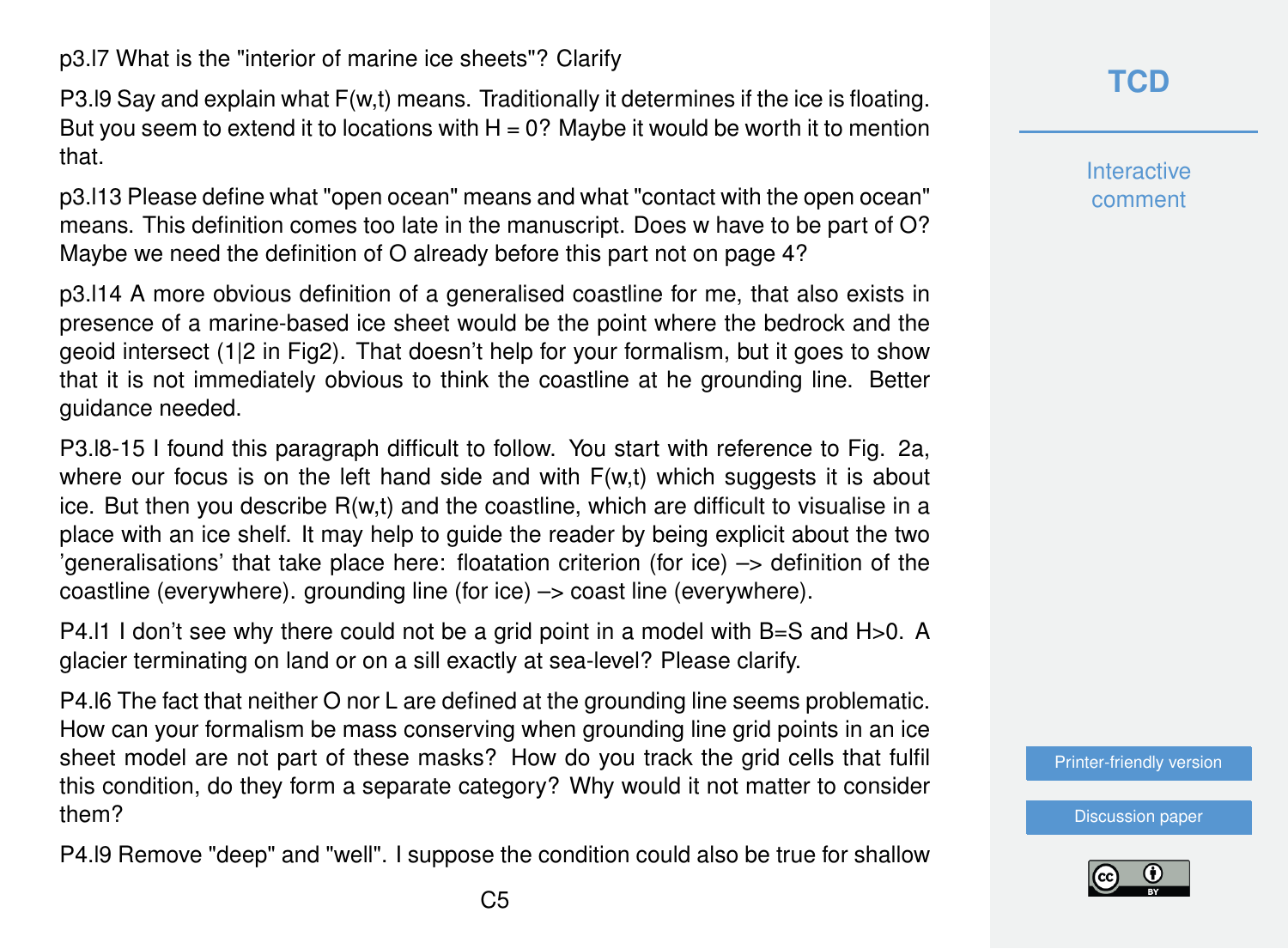troughs with bathymetry moderately below sea-level.

P4.l10 While I understand the use of this connectivity concept in your formalism, I find it problematic in practice. It means that small changes in ice or bedrock can lead to very large changes in O and L. In an unfavourable configuration, the short term grounding and ungrounding of a critical point could e.g. switch an entire system of connected fiords on and off.

p4.l18 With the above, combining the grounded and floating ice masks leaves a hole at the grounding line. Is this desired?

P5.l13 The geoid typically changes first, then the bedrock. Maybe re-order in the sentence.

p5.l22-23 I am confused about this sentence. Isn't "quantifying the fraction of ice mass change that contributes to sea level" exactly what you are doing by defining  $dH_{S}$ below? Reformulate?

p5.23 "the assumption" appears three sentence back, maybe refer to it more specifically.

p5.23 Remove "all the time".

p5.26 "As we show below". This has been shown before by others (see references). Reformulate to avoid confusion.

p5.l30 Can you please explain what the three terms mean physically. E.g. the first term accounts for thickness changes of ice that is and remains grounded ...

p5.l30 Could you explain why H0 appears as an \*absolute\* contribution in the third term compared to considering \*changes\* in H  $\{S\}$  and H  $\{F\}$  in term one and two?

p6.l6 Not clear what "holding in the areas of on-land ice margin migration" means. Reformulate.

**[TCD](https://www.the-cryosphere-discuss.net/)**

**Interactive** comment

[Printer-friendly version](https://www.the-cryosphere-discuss.net/tc-2020-23/tc-2020-23-RC1-print.pdf)

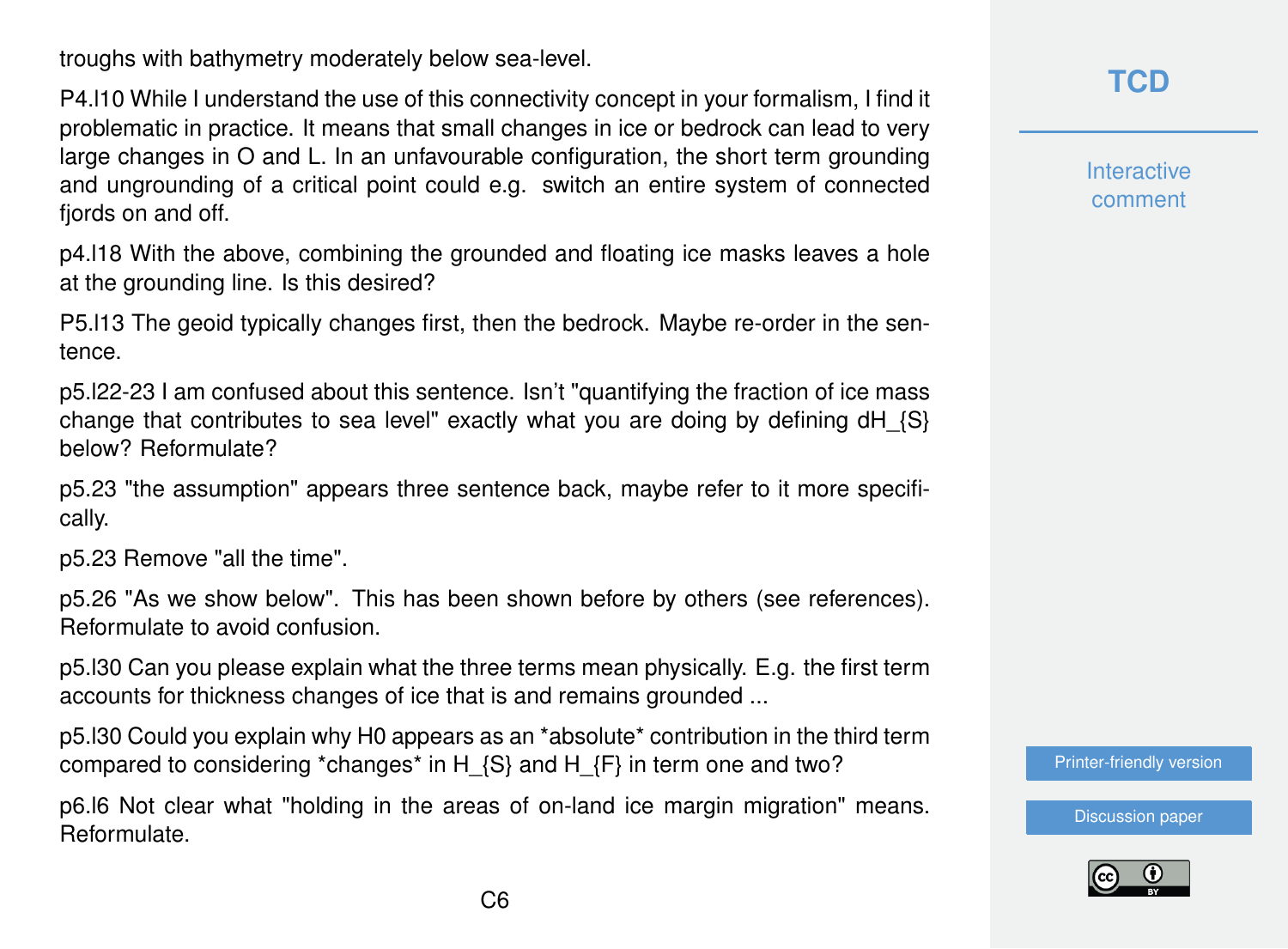p7.l15 I suppose you mean that the nonzero  $\Delta H$  {F} is compensated by other terms in Eq. 7. Which ones? This is important to understand.

p7.l22-23 This sentence may be confusing because Goelzer et al. (2020) consider not only transitions between grounded and floating ice, but all three regimes. Reformulate.

p7.l26 Important to note that in regime 3 bedrock changes can contribute to sea-level change, even if you are not considering them as part of the ice sheet change. Also important to realise that ice floating at t and t+∆t may have been grounded at some point in between. I think this makes your solution dependent on the time stepping. See Fig 2a in Goelzer et al. (2020) for an example of such a case.

p8.l7 The change in  $\Delta H$  {S} and  $\Delta RCI(\Delta t)$  is not only due to ice mass changes, but also due to bedrock changes under the ice. It may be good to mention that here.

p8.l8 For clarity, could you mention why potential changes in ocean area from O(w,t) to  $O(t+\Delta t)$  do not matter for  $\Delta \text{RCl}(\Delta t)$  in Eq 8? I suppose the underlying assumption is that we should be interested in sea level at time  $t+\Delta t$ ?

p8.l12 G(w,t) is not explicit in Eq. 7 only implicitly by evoking Eq. 6. This could be mentioned.

 $p8.114$ . Maybe remind us what  $R(w,t)$  is here, as it is only introduced inline and back at p3.

p8.l15 To make this equation more digestible, maybe start with combined symbols. E.g. by combining all the barystatic components like you do in the text.

p9.l1-24 My experience with the paragraph including Eq. 9 is that a lot of new concepts are suddenly thrown in here without much preparation. Especially the idea to separate the effect of the past from the contemporary would profit from some more introduction. Maybe a new section with a few introductory sentences could be started p8.l6 to prepare the ground for this discussion.

**[TCD](https://www.the-cryosphere-discuss.net/)**

**Interactive** comment

[Printer-friendly version](https://www.the-cryosphere-discuss.net/tc-2020-23/tc-2020-23-RC1-print.pdf)